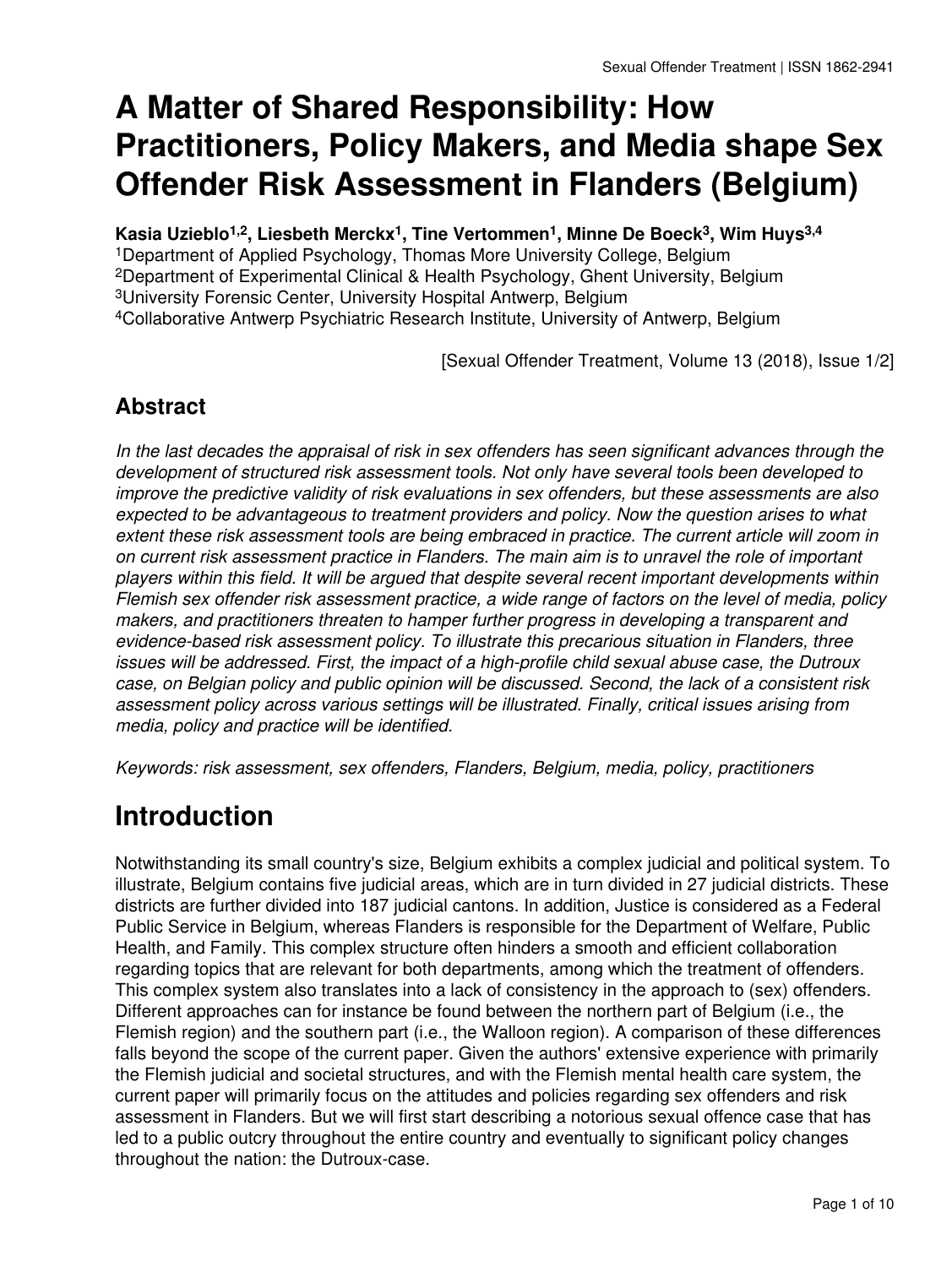# **Dutroux: How one case managed to stir public opinion and policy towards sex offenders**

On the 9th of August 1996 Laetitia Delhez, 14 years old, is walking home from a public swimming pool when she suddenly disappears. Information provided by several eyewitnesses leads to the arrest of Marc Dutroux, his wife, Michelle Martin, and his accomplice, Michel Lelièvre on the 13th of August. After having made confessions two days later, Dutroux leads the police to the basement where two girls, Laetitia Delhez and Sabine Dardenne, are found alive in a soundproof concrete dungeon in the basement. The 12-year-old Dardenne was kidnapped by Dutroux and his accomplices as she was walking home from school on the 28th of May 1996. After further investigation the mortal remains of Julie Lejeune and Mélissa Russo (both 8 years old), the 17-year-old An Marchal and the 19-year-old Eefje Lambrecks, as well as an accomplice, Bernard Weinstein, are found. In 2004, Dutroux is convicted for the abduction, torture, and rape of six girls, four of whom have died, as well as for having killed Weinstein. During his widely publicized trial several shortcomings in the Dutroux investigation and the Belgian criminal justice system came to light. First of all, it revealed shortcomings in the follow-up of known sex offenders. Dutroux and Martin had been arrested before, in 1986, for the abduction and rape of five young girls. Both were released on parole in 1992. Hence, they managed to commit six other kidnappings while under supervision. Second, the case pointed out a lack of a structured (police) approach to children's kidnapping, as well as a lack of support for victims of such crimes. Thanks in part to the public outcry for a safer society, which translated into a demonstration in Brussels attended by approximately 300,000 people, the so-called White March, the Dutroux case has sparked important policy change towards sex offenders. For instance, it led to the modification of criminal law giving victims more rights and a bigger role in the judicial procedures, a reform of the early release scheme for convicted criminals (Walgrave & Varone, 2008), and more stringent punitive measures for sex offenders (Tubex, 2002).

Apart from these policy changes, the Dutroux case seems to have incited the public's fear and disdain for sex offenders, and to have fueled misconceptions regarding sex offenders and sexual offenses. Despite the fact that sex offences are most often committed by someone known to the victim, the public seems to be mainly concerned about strangers kidnapping and sexually abusing their children: In the immediate aftermath of Dutroux, children were prohibited to play outside or walk to school without any supervision, and they were not allowed to talk to strangers (Huyghebaert, 2016). The general public also tends to believe that each sex offender, no matter which sex offence he has committed, is highly likely to re-offend. Moreover, sex offenders are believed to be at much higher risk of re-offending compared to non-sex offenders. Many assume that these sex crimes will become more gruesome and cruel over time and will in the end result in serial sexual homicide. The public, but also several policy makers, consider severe punishment like obligatory castration, and whenever possible a lifelong confinement, as the only righteous and proper measure to protect the society of future sex crimes (see e.g., HLN.be, 2018). Every media coverage on often rare yet extremely tragic sex crimes appears to worsen these public's fear and punitive attitudes towards sex offenders.

The Dutroux case has led to an enormous increase of public and media attention; no other issue over the 1990-2000 decade in Belgium has drawn so much attention (Walgrave & Varone, 2008). In their review Walgrave and Varone critically analyzed policy changes after the Dutroux crisis. The mass media seemed to have had a strong impact on the 'symbolic' parliamentary agenda. To illustrate, in 1997 bills proposing adjustments to the judicial and police system almost doubled compared to the pre-Dutroux period. Nevertheless, notable policy change happened only two years later with the most substantial budget increases for crime, justice, and police noted in the years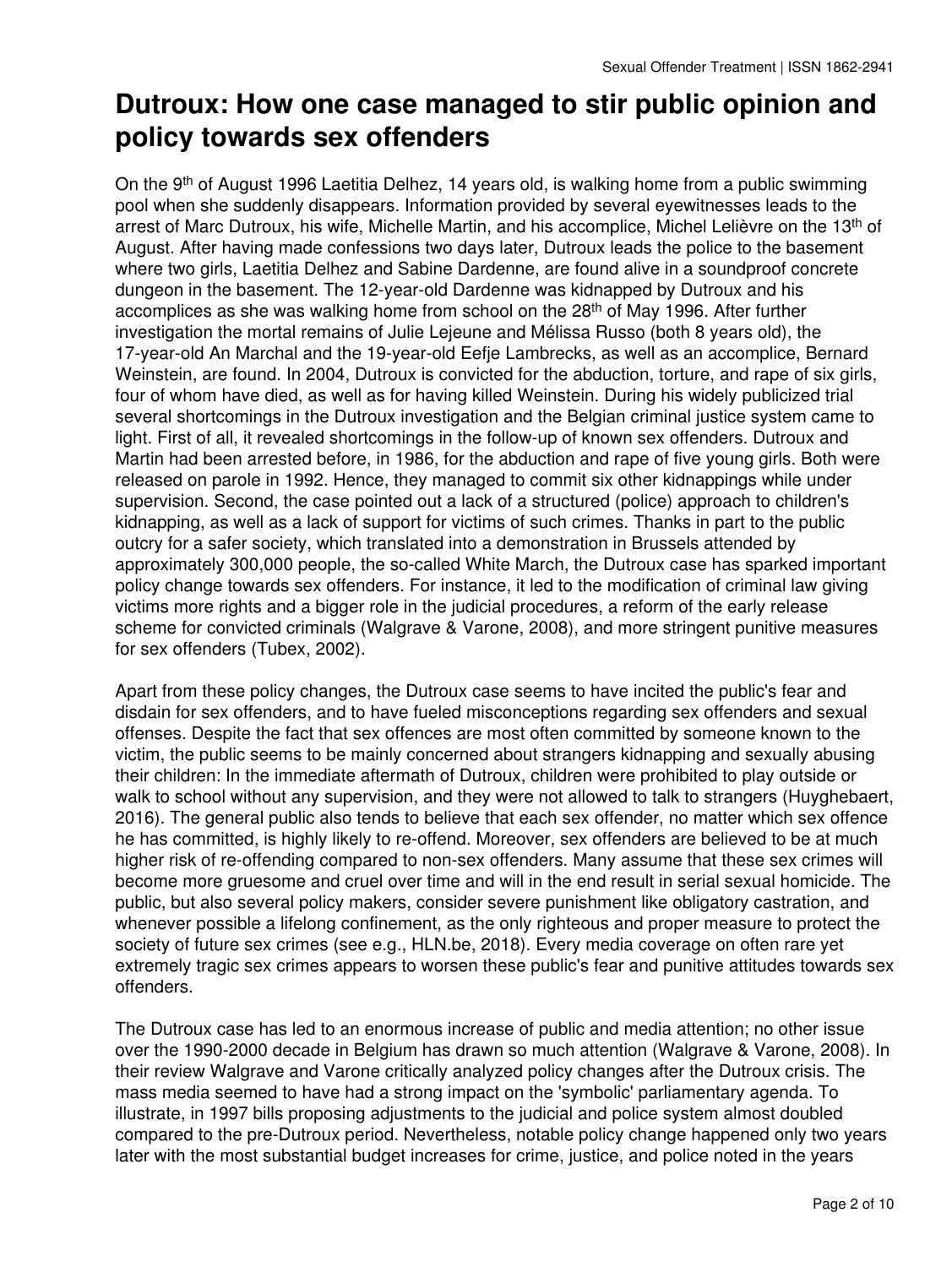1997, 1998 and 2000. The materialization and implementation of a major legislative reform of police and justice also happened two years after Dutroux's arrest in 1996. Even the parliamentary Commission Dutroux, established shortly after Dutroux's arrest, was not able to realize major policy change. This was mainly due to conflicts among political parties, among government parties and among opposition parties. Consequently, the value of the Commission Dutroux was primarily of symbolic nature: Its main goal was to diminish the tension between the public and government. It was only with the so-called Octopus negotiations group, another government policy established in 1998, that a significant reform of police and justice was made possible. Politicians who later testified about what happened behind the scenes of these negotiations, emphasized the important role that speculations and expectations after the 1999 elections had played in this reform. This case shows that, in spite of issues demanding immediate actions, massive media coverage and public pressure via mass mobilization, changes on sex offender policy are often obstructed or significantly delayed due to political fencing.

Notwithstanding the aforementioned political obstacles, several new policies have been installed in the post-Dutroux period. One of the most important achievements is the so-called cooperation agreement. The basic assumption of this agreement is that supervision and /or treatment are obligated for sex offenders who want to make use of any specific early release modality (e.g., conditional release) (Ceulemans & Lemmens, 2005). The agreement allocated more resources to outpatient centers specialized in the treatment of sex offenders, as well as to the installation of professional teams in Belgian prisons specialized in the assessment and treatment of sex offenders (Behandeling en begeleiding van seksuele delinquenten, 1998). Following this agreement, three overarching support centers were established: a Flemish, Walloon and Brussels center. The main task of these centers is to support the different partners in the cooperation agreement by providing them scientific knowledge, research, training courses, consultancy, and advice. In addition, efforts have been made to expand the network of specialized outpatient centers for sex offenders. For instance, in Flanders, five centers for general welfare, and eight centers for mental health care were specialized in the treatment of sex offenders. The agreement has also clarified the exchange of information between the judicial system and the treatment centers, with respect to the professional secrecy. To facilitate and strengthen the collaboration between justice and mental healthcare, a so-called performance agreement was introduced (Ceulemans & Lemmens, 2005). All parties involved in each sex offender dossier (i.e., the client, the justice assistant, and the counselor) have to sign such an agreement, in which the parties' specific commitments are described. Apart from the cooperation agreement, various policy measures including the mandatory extensive conditional release evaluation in sex offenders and the extension of the period of limitation for sex crimes, have been implemented (Kloeck, 2009). Although several other sexual abuse scandals (e.g., sexual abuse in the Catholic Church, and more recently, sexual abuse in sports) have also led to policy reforms, the Dutroux case is still considered as the main turning point within the Belgian Justice System (Daems, 2014).

## **Sex offender risk assessment in Belgium: A myriad of different policies and practices**

The focus of various policy measures implemented in the post-Dutroux period, clearly lies on enhanced control and supervision of sex offenders in order to diminish the recidivism risk (see e.g., Kloeck, 2009). Within this context, risk assessment in sex offenders becomes of vital importance. However, it is most startling to see that the utilization of risk assessment tools is still insufficiently common practice in our country. Attitudes towards and the use of risk assessment methods strongly vary across settings (i.e., the out- and inpatient settings, prison settings, and court assessors). Practitioners often have negative attitudes towards risk assessment due to misconceptions. One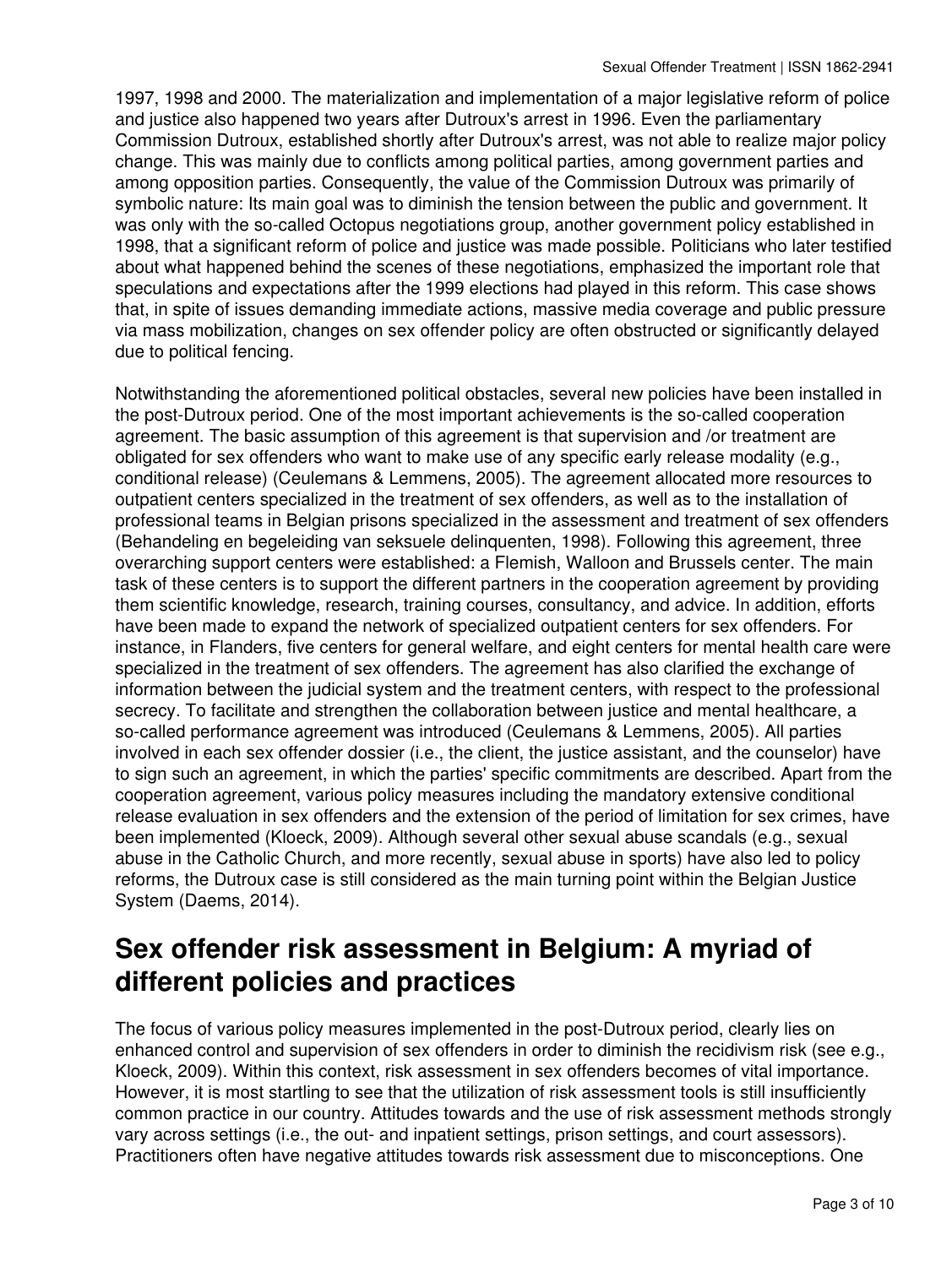important misconception regards the aim of risk assessment. Risk assessment tools are far too often seen as 'just' a list of risk factors that only focus on the negative characteristics of the patient; the relation between risk assessment, risk management, and treatment, as clearly described in the Risk Needs Responsivity Model (RNR; Andrews & Bonta, 2010), is rarely acknowledged. Such attitudes are for instance obvious in numerous practitioners employed in outpatient centers. Also, practicalities like lack of time, resources, and access to sufficient file information, hamper the use of risk assessment in these centers. Consequently, *if* the risk in sex offenders is being assessed, it still often relies on unstructured clinical judgement. Nevertheless, steps are being taken to enhance evidence-based risk assessment in different outpatient centers. The support center in Flanders, the University Forensic Center, is one of the few centers to systematically use validated actuarial and structured clinical assessment tools in sex offenders. Recently the University Forensic Center also deployed, in collaboration with two other forensic institutions, a Risk Assessment Team to assist professionals in the use of risk assessment instruments in interned offenders (Risk Assessment Team, n.d.).

In inpatient treatment centers for sex offenders there is an increased interest in and use of risk assessment tools. So far, the risk assessments in these centers have been mainly relying on the evaluation of static risk factors. As these factors are not changeable through treatment, these evaluations often remain 'isolated' and unconnected to the treatment programs. A few inpatient treatment centers aim to change these protocols by including dynamic risk assessment tools. This would allow an individualization of the treatment programs with the relevant dynamic risk assessment. However, due to the limited availability of risk assessment training courses in Belgium, the implementation of these measures is proceeding very slowly.

Prison settings are the only settings in Belgium that are obligated by the law to conduct risk assessment in sex offenders (Vandenbroucke, 2005). These risk assessments have been mandatory since the Dutroux case. Practitioners working at the prisons' psychosocial services have to answer two questions in their psychosocial evaluation: (1) 'Does the prisoner exhibit a risk of re-offense?', and (2) 'Should a treatment program be advised, and if so, which treatment program?'. However, no standard procedures on the decision-making process have been established yet. The risk assessment procedure is highly dependent on the choices made by the coordinators of the psychosocial prison services. The current coordinators exhibit extensive knowledge on risk assessment, and hence, impose very rigorous risk assessment procedures. But one should take into consideration that these procedures might change for the better or the worse when other coordinators will take office. Risk assessments in prison settings are also hampered by practical issues. So far, most practitioners in these settings have relied on static risk factors. Although the added value of assessing dynamic risk factors is acknowledged in these settings, especially in the light of rehabilitation, the implementation of dynamic risk assessment tools is at present contained due to limited resources. For instance, the training in the use of dynamic risk measures is postponed until further notice, because most available (financial) resources are currently being allocated to terrorists and radicalized prisoners (see e.g., Beyens, 2016).

Finally, several mental health professionals are called on by the legal system to conduct evaluations to address psycho-legal issues and to provide information to attorneys and judges. This task is most often allocated to psychiatrists. The latter is mandatory when the question arises whether the suspect should be acquitted as not guilty by reason of insanity, and hence should be committed to a psychiatric hospital for treatment (Hanoulle, 2017). These psychiatrists are requested to answer a couple of key questions: 'Can the suspect be diagnosed with a mental disorder in relation to the offense?', 'If so, is a risk of re-offense present?', 'Should a treatment program be advised?', and 'If so, which specific program should be advised?'. To answer these questions, the psychiatrist may ask a psychologist to assist him for the psychological assessment of the suspect. In contrast to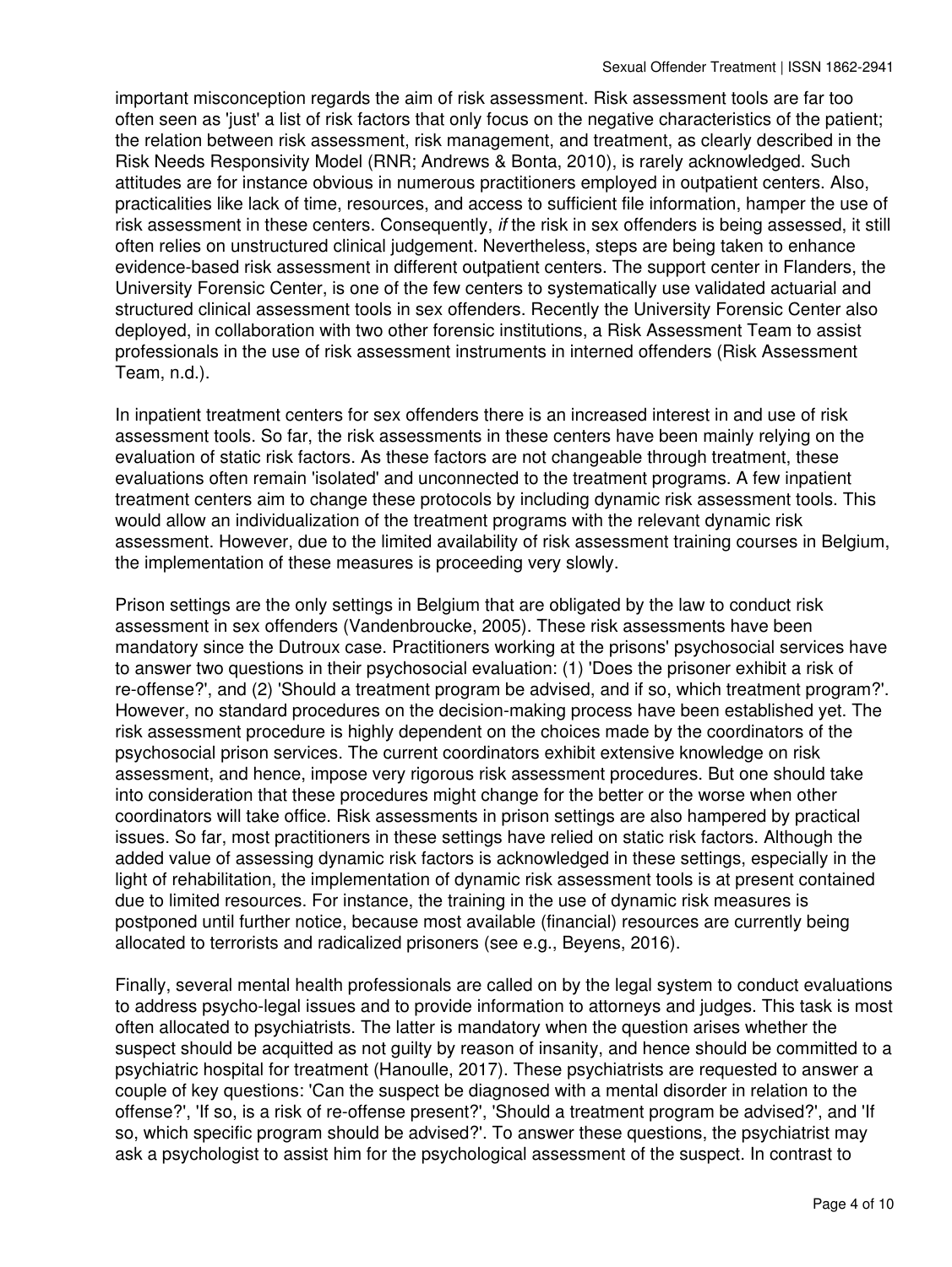other countries (e.g., the Netherlands), there are no established guidelines nor standards to which mental health professionals should adhere when conducting these evaluations. Consequently, the mental health professionals may choose their own criteria and procedures when evaluating the aforementioned questions (De Clercq & Vander Laenen, 2013). One would expect that proper risk assessment procedures would be installed in order to substantiate the answers to the aforementioned questions. Unfortunately, this is not the case. The use of risk assessment tools is highly dependent on the experience and knowledge of the mental health professionals involved. De Clercq and Vander Laenen evaluated the use of psychometric tools in 87 insanity defense cases of 2010. They found that psychometric assessment tools were used in 63% of these cases; in 37% of the cases the psychiatrist did not use any tool to evaluate the psychiatric condition of the suspect. Only in 31% of the cases a risk assessment tool was used. The Historical Clinical Risk Management-20 (HCR-20; Douglas, Hart, Webster, & Belfrage, 2013), the Sexual Violence Risk-20 (SVR-20; Boer, Hart, Kropp, & Webster, 1997), and the STATIC-99 (Hanson & Thornton, 2000) were the most commonly used tools. Interestingly, in seven cases no additional psychological assessment instruments were used; the psychiatrists in these cases only relied on the risk assessment when answering the above-mentioned questions regarding for instance the presence of a psychiatric problem or treatment needs. Based on these results, no conclusions can be drawn regarding the use of risk assessment tools in sex offense cases. It is unclear whether risk assessment tools were more often used in sex offense cases compared to non-sex offense cases, and which tools were most often applied to assess risk in suspects of sex offenses. Also, the authors only evaluated the files of one judicial district (Ghent), thus the question remains whether similar patterns can be found in other parts of the country. Notwithstanding, these findings reconfirm the deep concern regarding the lack of guidelines for court evaluations. In 2016 the Ministerial Order of 28 October 2015 came into effect. In this Order criteria for the forensic psychiatrists are described, including a required training in risk assessment for forensic psychiatrists (Hanoulle, 2017). However, the only training program for forensic psychiatrists that is acknowledged by this Order, still needs to be launched. Consequently, this situation stalemates those who want to obtain a proper training and leads to a rather Kafkaesque situation, given that these psychiatrists will not officially merit from other available, relevant training courses in for instance risk assessment. Following this Ministerial Order, a forensic research team has been requested by the Minister of Justice to develop detailed guidelines for court assessments, including guidelines for risk assessment. But to the best of our knowledge, the final report has not been published yet.

#### **Where we are in Belgium and where we should be heading**

To ensure valid risk evaluations in sex offenders and suspects in sex offense cases, several relevant measures have been taken in the last few years, including the establishment of risk assessment teams in various settings, the inclusion of mandatory risk assessment training in the Ministerial Order, and the efforts to develop guidelines for forensic psychiatric/psychological (risk) assessment. Nevertheless, Belgium still faces several major obstacles on the level of media, policy, research, and practice that need to be overcome.

Similar to media worldwide, the Belgian media tend to focus on sensational, yet very exceptional, sex crimes, fueling extremely negative attitudes towards sex offenders. Intense media coverage of such extreme cases also contributes to the myths that all sex offenders are recidivistic, incurable predators, and that the number of sex crimes have reached epidemic proportions (Malinen, Willis, & Johnston, 2014). These inaccurate representations may severely hamper the resocialization of sex offenders, since it might for instance lead to problems finding work (Levenson, D'Amora, & Hern, 2007) and a place to live (Willis, Malinen, & Johnston, 2013). Moreover, such hostile and exclusionist reactions might become self-fulfilling prophecies, since these negative reactions increase the risk of sexual offending by causing distress in sex offenders and their families (Jeglic,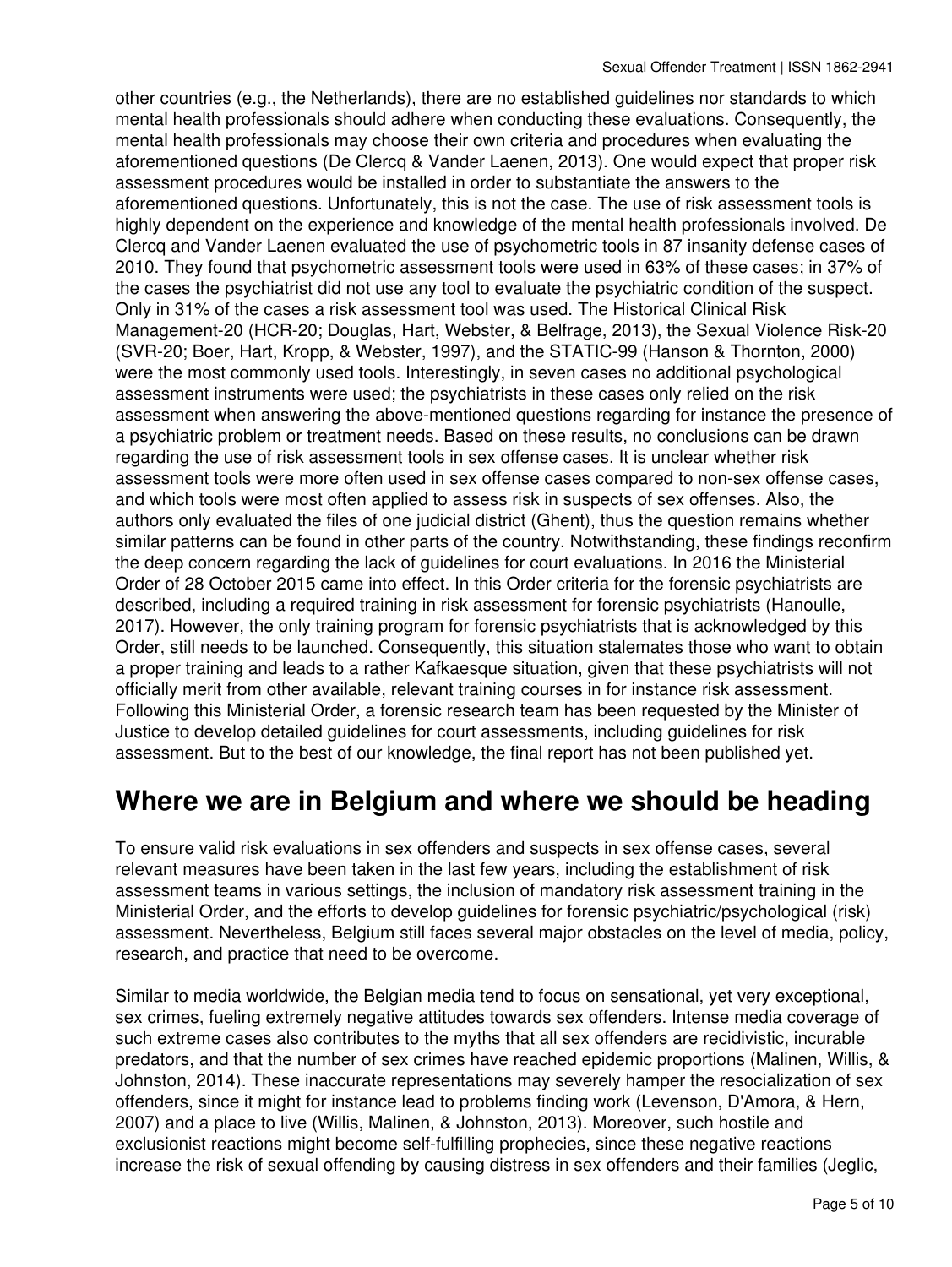Mercado, & Levenson, 2012). They might also hamper the success of community-based prevention and rehabilitation programmes which have steadily proliferated in Flanders (i.e., Stop it Now! Flanders, and the Circles of Support and Accountability Antwerp and Brussels). A major challenge is thus to encourage Belgian media to inform the public in a balanced and unbiased way about sex crimes, since this might influence public attitudes towards sex offenders.

The intense media coverage of relatively rare high-profile cases as well as the subsequent public outcries to protect society from sexual predators influence sex offender management policies. Unfortunately, such media cases are often needed to spur substantive policy change, as we have clearly observed in the Dutroux-case and its aftermath. There is however a risk that when the attention of media and the community dwindles, the political attention to these issues declines as well. The other side of the same coin is that they might also promote ill-informed 'community protection' legislation (Willis, Levenson, & Ward, 2010) and might fuel the political stance of appearing 'tough on crime', preventing well-thought, and evidence-based policies (see e.g., Kloeck, 2009). In the last two decades, Belgian policy makers have made progress with the cooperation agreement and the specialized risk assessment teams to name but a few. Nevertheless, policy still needs to tackle several urgent matters regarding risk assessment. First, current policies are primarily focused on child sexual abusers; policies regarding the risk assessment and treatment of violent sex offenders against adult victims are lacking behind. Second, proper risk assessment guidelines should be developed and implemented, facilitating transparent evidence-based decision-making in the various settings for sex offenders. It is worrisome to conclude that in many settings unstructured clinical judgment is still common practice. This leaves the door wide open to questionable practices as for instance the use of dream analysis to evaluate future risk of offending, as was the case in a recent court evaluation. In order to overcome this problem, policy makers should invest in education. Currently, the training courses in sex offender risk assessment are too few and the financial resources for training are far too limited. Practitioners also express the need for training courses on risk assessment in specific sex offender populations like offenders with intellectual disabilities and minority ethnic offenders. Moreover, organized training courses in risk assessment are mostly attended by practitioners who already exhibit some knowledge about and, thus, positive attitudes towards risk assessment. Consequently, these efforts do not reach the 'non-believers' and as a result tend to be mainly preaching to the choir. To circumvent these obstacles, the training courses should be made available and mandatory to all practitioners from all relevant settings and future clinicians should already be informed about risk assessment in their basic training. And third, policy makers should intensify their focus on well-informed, pro-active, long-term strategies, rather than on reactive, ill-informed, short-term policies that are highly dependent on high-profile cases. But this requires politicians who dare to let go of the possible outcome of the next elections, and instead are committed to scientifically supported practices and who are willing to mobilize sufficient funds for education, research, and development.

The limited research on sex offenders and their risk to re-offend is indeed a sore point, not only in Flanders, but in the entire country. To illustrate, knowledge on the sex offenders' recidivism rates in Belgium is very restricted. Only earlier this year, the findings of a first nation-wide study on the sex offenders' recidivism rates were described during a conference presentation (Maes, Telle, & Pham, 2018). They followed up the re-incarceration rates of 14,754 prisoners who were released between 2003 and 2005 until 2017. A limited subgroup (11%) regarded sex offenders. Their findings show that non-sexual offenders were re-incarcerated more often and faster compared to sexual offenders. Over a follow-up period of 10 years, 37.6% of the sex offenders were re-sentenced to prison compared to 48.6% of the non-sexual offenders. Several issues however remain unclear regarding the type of re-offenses (sexual versus non-sexual) for instance. Since the final report has not been published yet, it is too early to appreciate the value and meaning of these preliminary results. This study also highlighted another problem: Belgium still lacks a systematic, comprehensive registration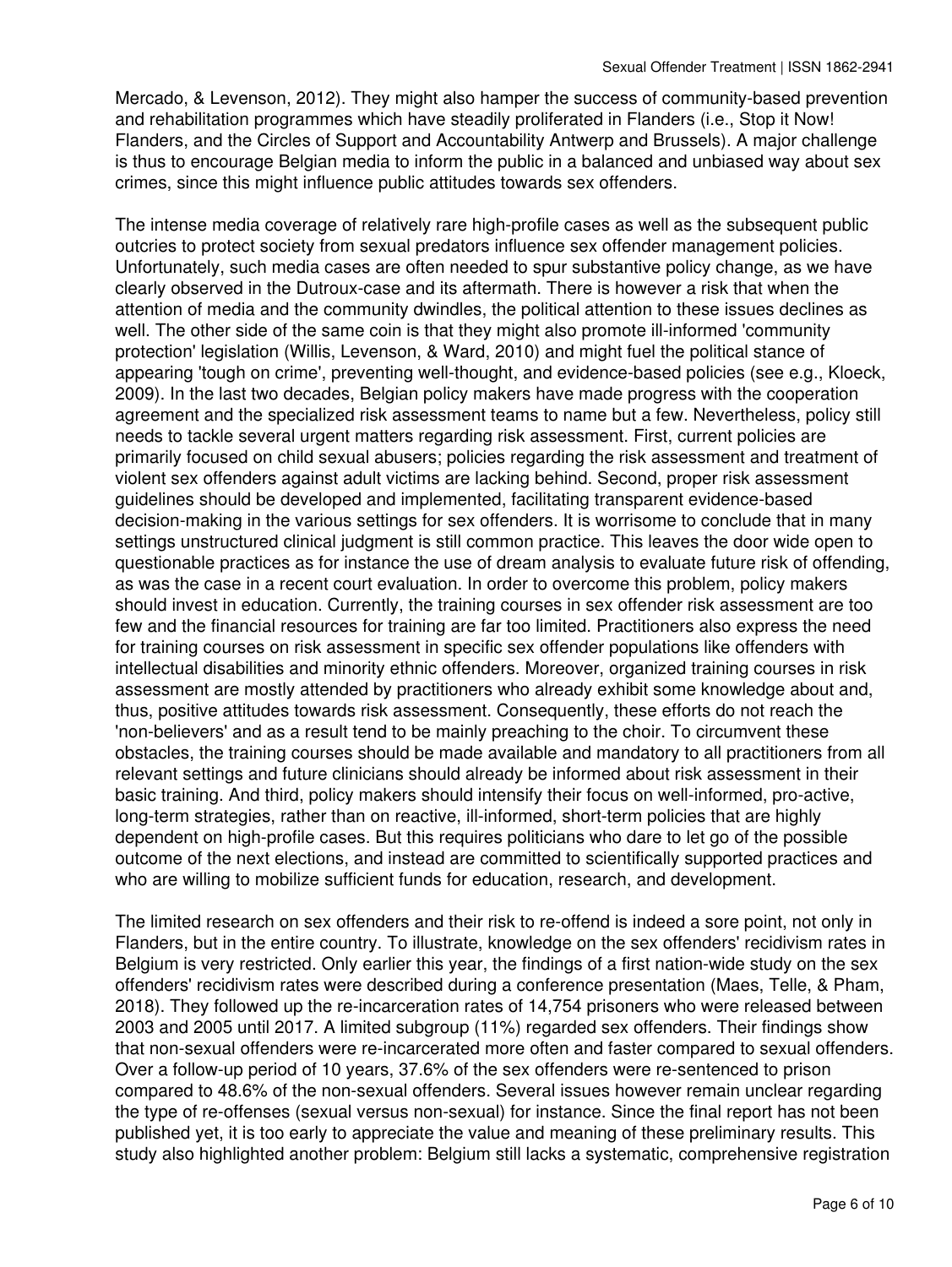system regarding re-offences in (sex) offenders. Because of this scarcity in scientific and numeric insights, policy makers, practitioners, and media have little Belgian information to rely on.

Notwithstanding the aforementioned issues, practitioners also have their role to play. Too many practitioners exhibit resistance towards risk assessment in (sex) offenders. This resistance seems to mainly come down to two issues: a resistance towards the RNR-model and a lack of scientific knowledge on risk assessment. The resistance towards the RNR-model is mostly apparent in strong proponents of the Good Lives Model (GLM; Ward & Gannon, 2006). This strengths-based rehabilitation model states that offenders should be mainly equipped with internal and external resources in order to start living a socially acceptable and personally meaningful life. Fueled by criticisms on the GLM- and RNR-model in the literature (Andrews, Bonta, & Wormith, 2011; Ward, Yates, & Willis, 2012), Flemish treatment providers tend to see these models as opposing views on offender rehabilitation. Those adherent to the GLM argue that the RNR-model focuses too much on risk factors and not enough on the factors that might promote the well-being of the offenders. Nevertheless, several scholars emphasize the merits of integrating both models (Willis, Prescott, & Yates, 2013). This brings us to the second issue, the limited knowledge on recent developments in risk assessment studies. As mentioned above, risk assessment is still far too often seen as a list of risk factors that is not linked to treatment, let alone an individualized treatment program. But risk assessment is more than a simple documentation of risk factors; it should be used to inform clinicians which factors should be taken into account in the treatment program and which offenders should receive more intensive treatment services (Andrews & Bonta, 2010). Hence, risk assessment should not be considered as an isolated action, but rather as an essential part of the treatment program. Also, practitioners who cling on to an unstructured clinical approach, ignore the bulk of research showing that such an approach lacks reliability, validity, and accountability (see for a review, Tully, Chou, & Browne, 2013). Hence, practitioners should dare to critically question their own work, opinions, and knowledge. One way to achieve this, is by regularly attending training in e.g. risk assessment.

But it is not only about risk assessment. Improvements regarding the administration of risk assessment tools in Flanders will also lead to a more transparent, univocal evidence-based risk communication strategy and to treatment programs that pay more attention to the criminogenic needs of the sex offenders. A recently published report of the National Rapporteur on Trafficking in Human Beings and Sexual Violence against Children (Dettmeijer-Vermeulen & Menenti, 2017) urges policy makers and practitioners in the Netherlands to properly implement evidence-based risk assessment tools in relevant decision-making processes and treatment programs. Whether Belgium will strive to follow its neighbor's example remains to be seen.

## **Conclusions**

It is fair to say that, especially since the Dutroux-case, Flanders has made several important advances with regard to sex offender risk assessment. But despite these developments, Flemish practice and policy might be heading towards a standstill: Evidence-based guidelines for a consistent and transparent risk assessment policy across the various settings are still pending, and negative or indifferent attitudes towards risk assessment in practitioners hamper progress from the bottom-up. Hence, both policy and practice should be urged to take a pro-active role in developing an evidence-based risk assessment policy in Flanders and more broadly, in Belgium. Otherwise another new high-profile sex offense case might change policy again and this for the better or for worse.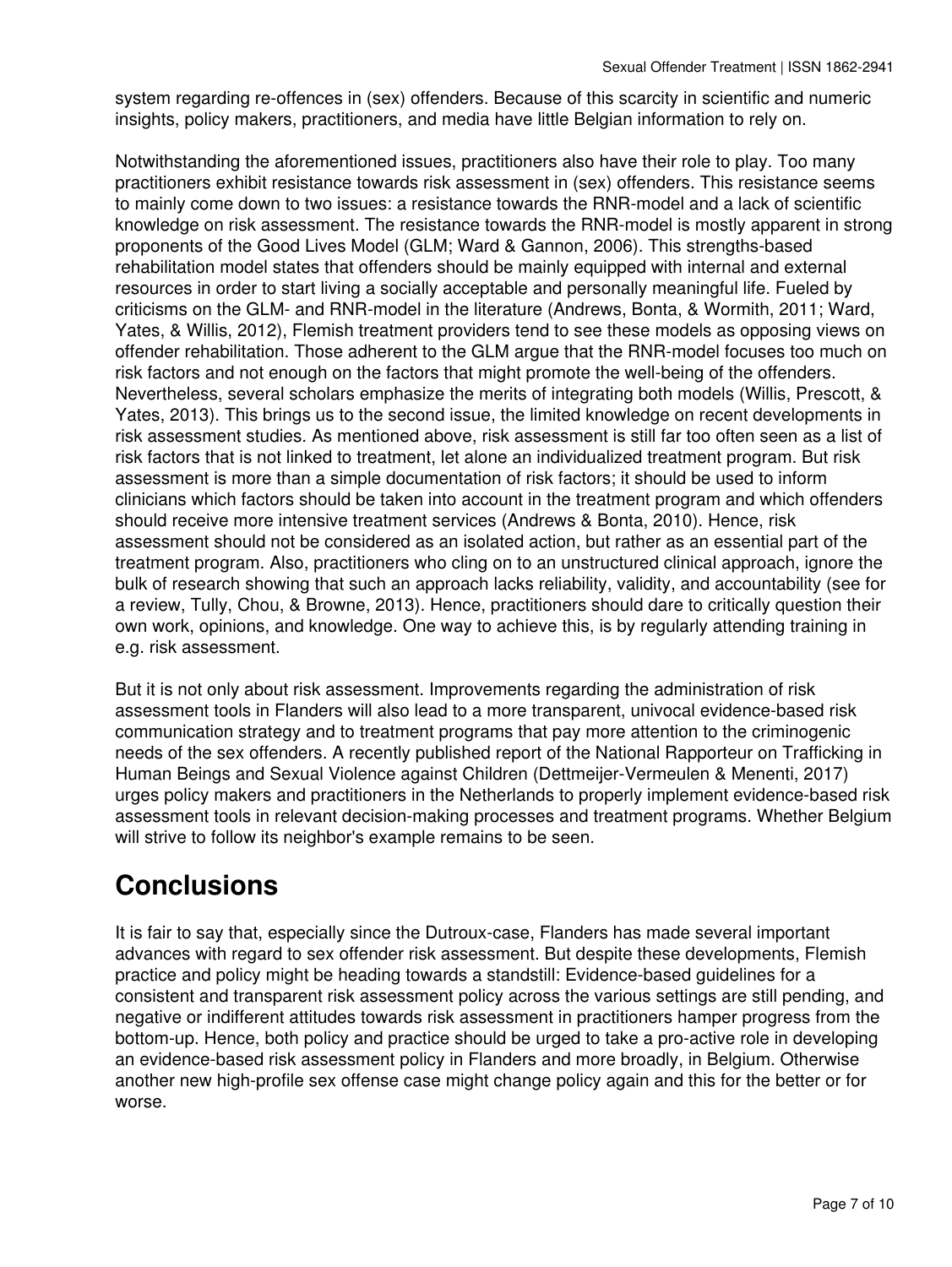#### **Acknowledgements**

We are grateful to Astrid Boelaert and Nico Braspenning for sharing their forthcoming and helpful insights in and experiences with sex offender risk assessment in Belgium.

#### **References**

- 1. Andrews, D. A., & Bonta, J. (2010). The Psychology of Criminal Conduct (5th ed.). Cincinnati, OH: Anderson.
- 2. Andrews, D. A., Bonta, J., & Wormith, J. S. (2011). The risk-need-responsivity (RNR) model: Does adding the good lives model contribute to effective crime prevention? Criminal Justice and Behavior, 38(7), 735-755. [doi.org/10.1177/0093854811406356](http://doi.org/10.1177/0093854811406356)
- Behandeling en begeleiding van seksuele delinquenten. (1998, July 13). Retrieved from 3. https://www.vlaanderen.be/nl/vlaamse-overheid/persberichten/behandeling-en-begeleiding-van-seks
- 4. Beyens, K. (2016). Radicalisering in de gevangenis: welke aanpak? Panopticon, 37(2), 164-171. Retrieved from www.maklu-online.eu/nl/tijdschrift/panopticon/jaargang-volume-37/issue-2-march-april-2016/radicalis
- 5. Boer, D. P., Hart, S. D., Kropp, P. R., & Webster, C. D. (1997). The Sexual Violence Risk-20: Professional guidelines for assessing risk of sexual violence. Vancouver, British Columbia, Canada: Institute Against Family Violence.
- 6. Ceulemans, E., & Lemmens, B. (2005). Strafuitvoering en justitiële hulpverle- ning Begeleiding en behandeling van daders van seksueel misbruik. Zeven jaar samenwerking: een stand van zaken. Panopticon, 26(6), 59-62. Retrieved from www.maklu-online.eu/nl/tijdschrift/panopticon/jaargang-volume-26/6-november-december-november
- 7. Daems, T. (2014). Naschokken van de zaak-Dutroux: zoeklicht op de strafuitvoering. In K. Beyens, T. Daems, & E. Maes (Eds). Exit gevangenis? De werking van de strafuitvoeringsrechtbanken en de wet op de externe rechtspositie van vervoordeelden tot een vrijheidsstraf. Panopticon Libri nr. 6 (pp. 13-30). Antwerpen-Apeldoorn: Maklu Uitgevers.
- 8. De Clercq, M., & Vander Laenen, F. (2013). Gebruik van testinstrumenten in psychiatrische deskundigenverslagen bij internering ; een exploratief dossieronderzoek in het gerechtelijk arrondissement Gent. Tijdschrift Voor Psychiatrie, 55(5), 337-347. Retrieved from [www.tijdschriftvoorpsychiatrie.nl/issues/465/articles/9753](http://www.tijdschriftvoorpsychiatrie.nl/issues/465/articles/9753)
- 9. Dettmeijer-Vermeulen, C. E., & Menetti, L. M. E. (2017). Gewogen risico. Deel 2: Behandeling opleggen aan zedendelinquenten. Den Haag, the Netherlands: Nationaal Rapporteur Mensenhandel en Seksueel Geweld tegen Kinderen. Retrieved from https://www.nationaalrapporteur.nl/binaries/Gewogen%20risico%20deel%202%20-%20behandeling
- 10. Douglas, K. S., Hart, S. D., Webster, C. D., & Belfrage, H. (2013). HCR-20 version 3: Assessing risk for violence. Burnaby, British Columbia, Canada: Mental Health, Law and Policy Institute, Simon Fraser University.
- 11. Hanoulle, K. (2017). Het forensisch psychiatrisch deskundigenonderzoek en de nieuwe Interneringswet. Panopticon, 38(3), 201-206. Retrieved from www.maklu-online.eu/nl/tijdschrift/panopticon/jaargang-volume-38/issue-3-may-june-2017/het-forens
- 12. Hanson, R. K., & Thornton, D. (2000). Improving risk assessments for sex offenders: A comparison of three actuarial scales. Law and Human Behavior, 24(1), 119-136. doi: 10.1023/A:1005482921333
- 13. HLN.be. (2018). In Facebook (article comments). Retrieved August 17, 2018, from <https://www.facebook.com/hln.be/posts/10156872035441282>
- 14. Huyghebaert, P. (2016, August 13). De zomer van 1996: Plots was buitenspelen niet meer evident. Retrieved from https://www.vrt.be/vrtnws/nl/2016/08/13/de\_zomer\_van\_1996plotswasbuitenspelennietmeerevident-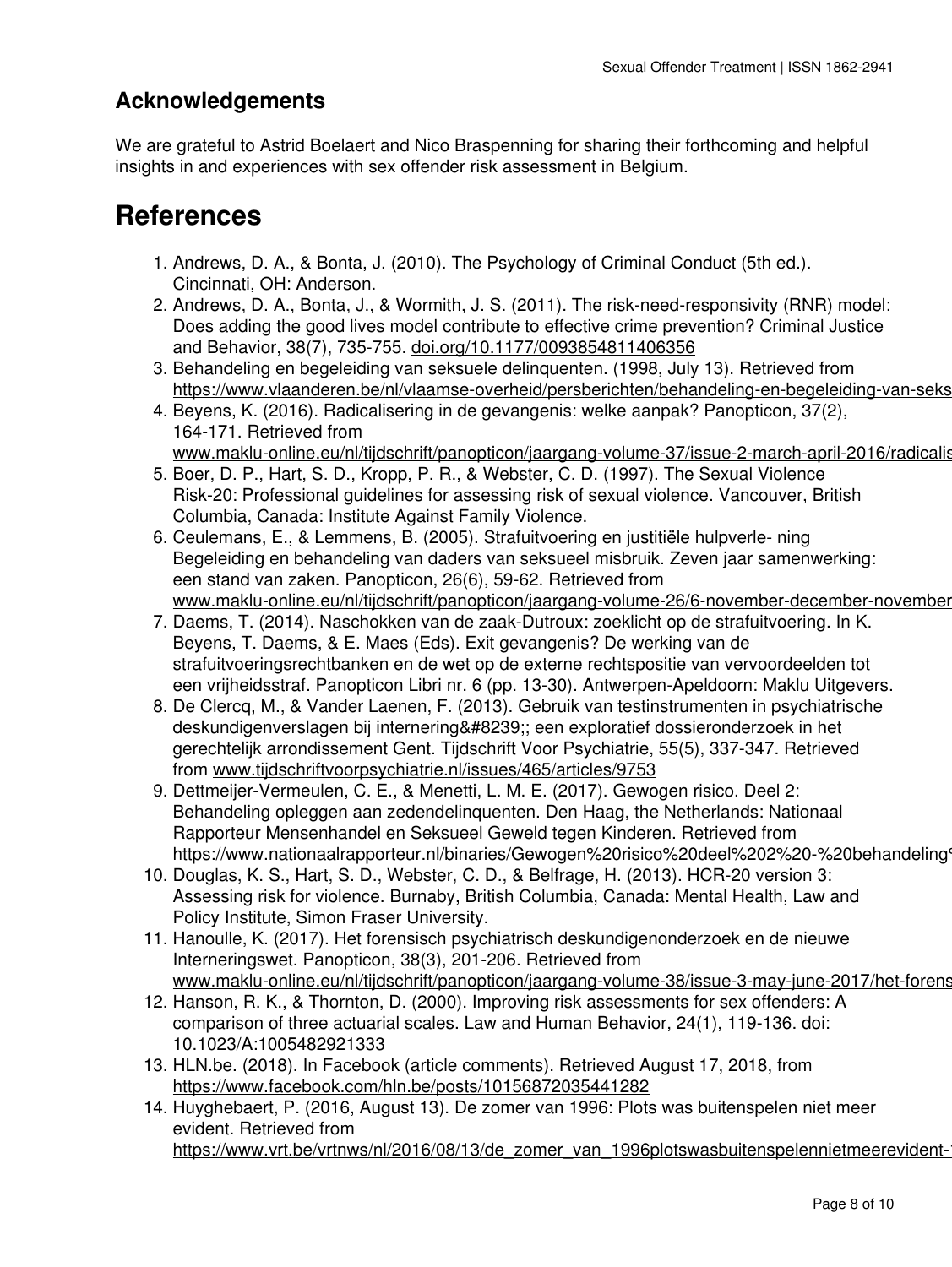- 15. Jeglic, E. L., Mercado, C. C., & Levenson, J. S. (2012). The prevalence and correlates of depression and hopelessness among sex offenders subject to community notification and residence restriction legislation. American Journal of Criminal Justice, 37(1), 46-59. doi:10.1007/s12103-010-9096-9
- 16. Kloeck, K. (2009). Een strengere aanpak voor daders van seksueel misbruik. Panopticon, 30(4), 56-63. Retrieved from www.maklu-online.eu/nl/tijdschrift/panopticon/jaargang-volume-30/4-juli-augustus-july-august-2009/e
- 17. Levenson, J.S., D'Amora, D.A., & Hern, A.L. (2007). Megan's law and its impact on community re-entry for sex offenders. Behavioral Sciences and the Law, 25(4), 587-602. doi: 10.1002/bsl.770
- 18. Maes, E., Telle, E., & Pham, T. (2018, March). Sex offender recidivism in Belgium: a state of affairs. Paper presented at the symposium Sex Offenders in and out of Crime, Brussels, Belgium.
- 19. Malinen, S., Willis, G. M., & Johnston, L. (2014). Might informative media reporting of sexual offending influence community members' attitudes towards sex offenders? Psychology, Crime and Law, 20(6), 535-552. [doi.org/10.1080/1068316X.2013.793770](http://doi.org/10.1080/1068316X.2013.793770)
- 20. Risk Assessment Team. (n.d.) The Risk Assessment Team. Retrieved from <https://www.riskassessmentteam.be>
- 21. Tubex, H. (2002). De juridische en strafrechtelijke bemoeienis met plegers van seksueel geweld/misbruik: Een overzicht van de Belgische en Nederlandse situatie. Tijdschrift voor seksuologie, 26, 105-114. Retrieved from <https://www.tijdschriftvoorseksuologie.nl/media/k2/attachments/tubex.pdf>
- 22. Tully, R. J., Chou, S., & Browne, K. D. (2013). A systematic review on the effectiveness of sex offender risk assessment tools in predicting sexual recidivism of adult male sex offenders. Clinical Psychology Review, 33(2), 287-316. [doi.org/10.1016/j.cpr.2012.12.002](http://doi.org/10.1016/j.cpr.2012.12.002)
- 23. Vandenbroucke, M. (2005). Recht en Geestelijke Gezondheidszorg. De opdrachten en de methodologie van de Psychosociale Dienst , F.O.D. Justitie. Panopticon, 26(1), 81-91. Retrieved from

www.maklu-online.eu/nl/tijdschrift/panopticon/jaargang-volume-26/1-januari-februari-january-februar

- Walgrave, S., & Varone, F. (2008). Punctuated equilibrium and agenda-setting: Bringing 24. parties back in: Policy change after the Dutroux crisis in Belgium. Governance, 21(3), 365-395. [doi.org/10.1111/j.1468-0491.2008.00404.x](http://doi.org/10.1111/j.1468-0491.2008.00404.x)
- 25. Ward, T., & Gannon, T.A. (2006). Rehabilitation, etiology, and self-regulation: The comprehensive good lives model of treatment for sexual offenders. Aggression and Violent Behavior, 11(1), 77-94. doi: 10.1016/j.avb.2005.06.001
- 26. Ward, T., Yates, P. M., & Willis, G. M. (2012). The good lives model and the risk need responsivity model: A critical response to Andrews, Bonta, and Wormith (2011). Criminal Justice and Behavior, 39(1), 94-110. [doi.org/10.1177/0093854811426085](http://doi.org/10.1177/0093854811426085)
- Willis, G.M., Levenson, J.S., Ward, T. (2010). Desistance and Attitudes towards Sex 27. Offenders: Facilitation or Hindrance? Journal of Family Violence, 25(6), 545-556. doi: 10.007/s10896-010-9314-8
- Willis, G.M., Malinen, S., & Johnston, L. (2013). Demographic differences in public attitudes 28. towards sex offenders. Psychiatry, Psychology, and Law, 20(2), 230-247. <https://doi.org/10.1080/13218719.2012.658206>
- Willis, G.M., Prescott, D.S., & Yates, P.M. (2013). The Good Lives Model (GLM) in theory 29. and practice. Sexual Abuse in Australia and New Zealand, 5(1), 3-9. Retrieved from <https://search.informit.com.au/documentSummary;dn=394984280746199;res=IELHEA>